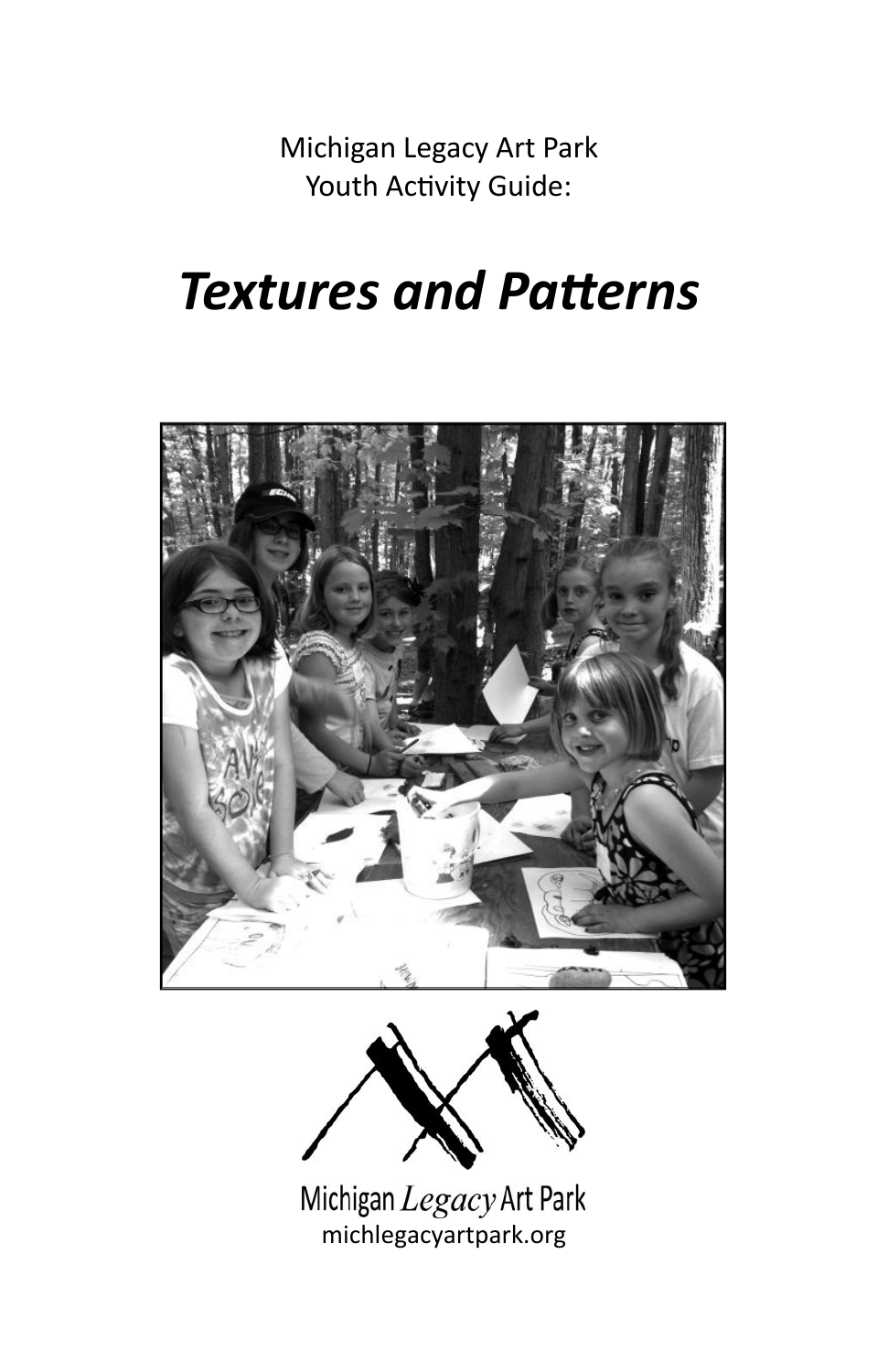# **Texture**: the surface of a material that can be experienced through touch.

## **Welcome to Michigan Legacy Art Park. You can complete the activities on the first three pages as you hike the trails.**

Use the space below to create a texture drawing. Lay your paper on an object, such as the bark of a tree. Rub a small area of the paper with the side of a pencil or crayon and see the texture appear. Repeat this with other objects until you are happy with the way your drawing looks.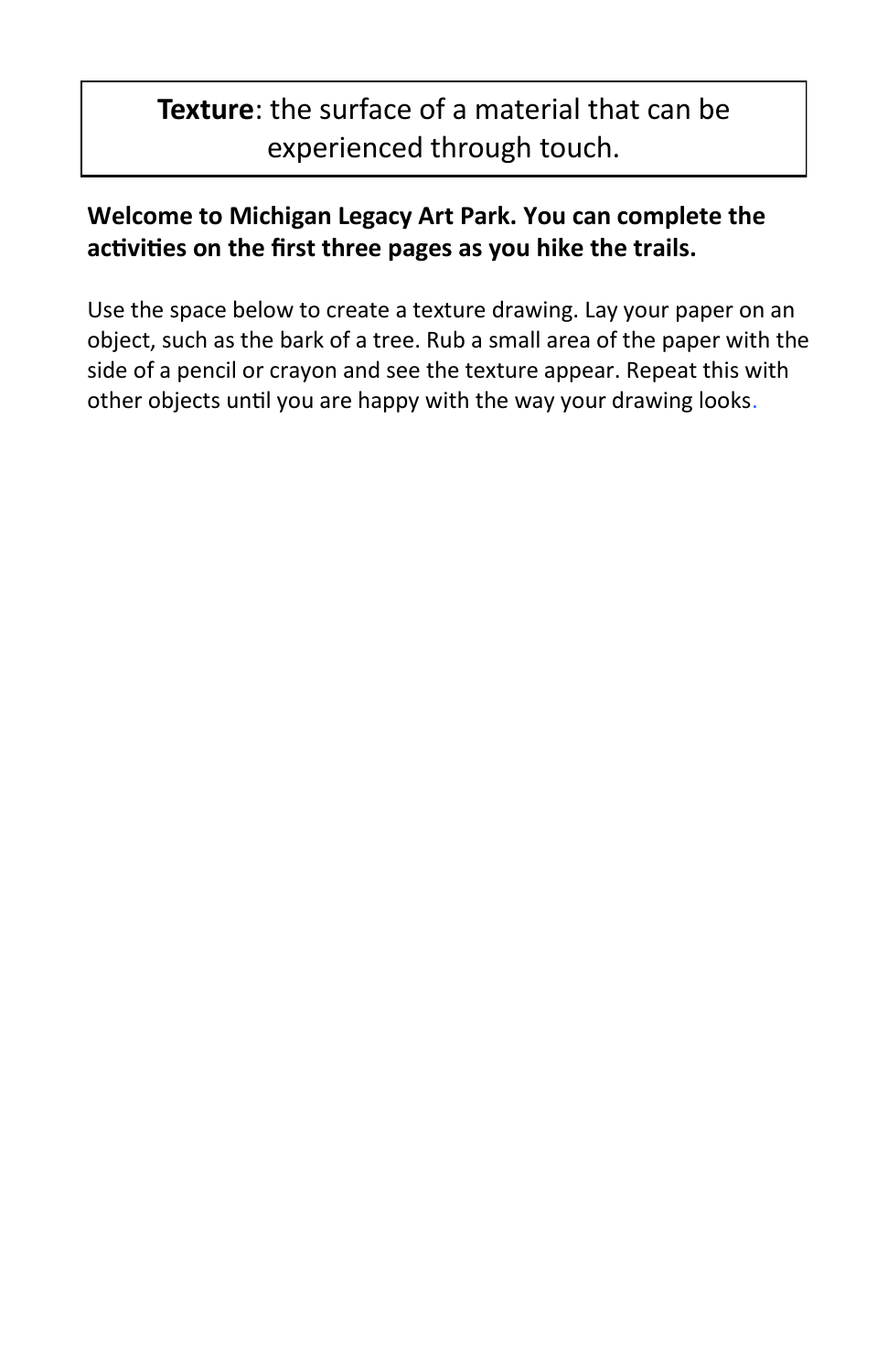# **Pattern**: a design with repeated shapes.

#### **Turning shapes into patterns**

As you walk the trail draw different shapes you see in the small squares below. These can be shapes you see in the artwork or in nature.

In the rectangles, repeat the shapes several times to create a pattern. See our example below.

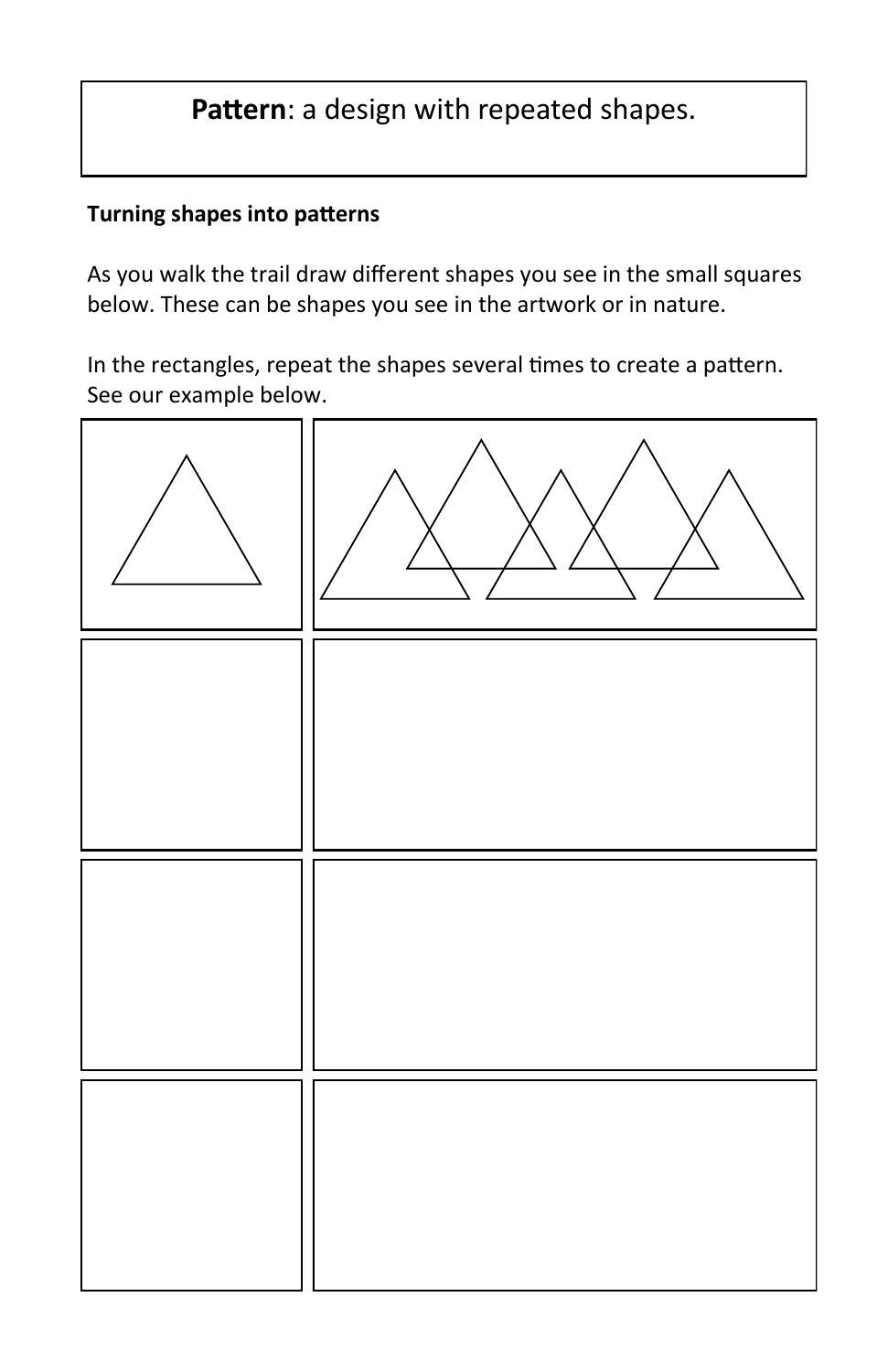#### **When you see the sculptures listed below think about their texture.**

Write what you think is the dominate texture.

It could be bumpy, scratchy, coarse, sharp, silky, slimy, smooth, hard, soft, lumpy, spongy, or think of a texture yourself.

| Froa                 |
|----------------------|
| Robins eggs          |
| Ontonagon            |
| <b>Red Demon</b>     |
| Diversity            |
| <b>Serpent Mound</b> |
| <b>Bonnet</b>        |
| Michigan             |

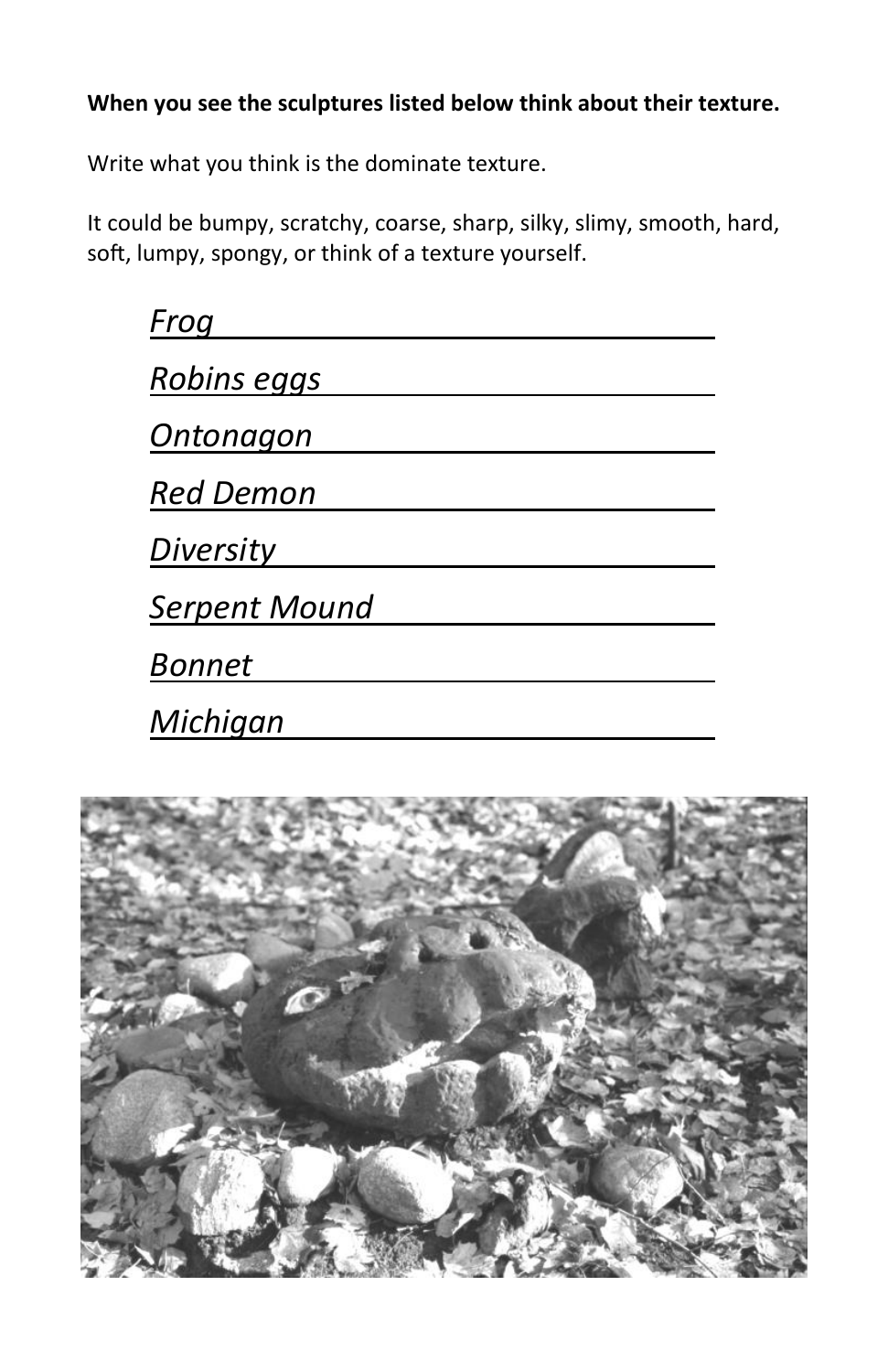#### **Feeling Inspired? Try these things at home!**

Below is the pattern for a quilt square the pioneers used to make "Flying Geese" quilts.

Fill in each section of the rectangle with your own patterns.

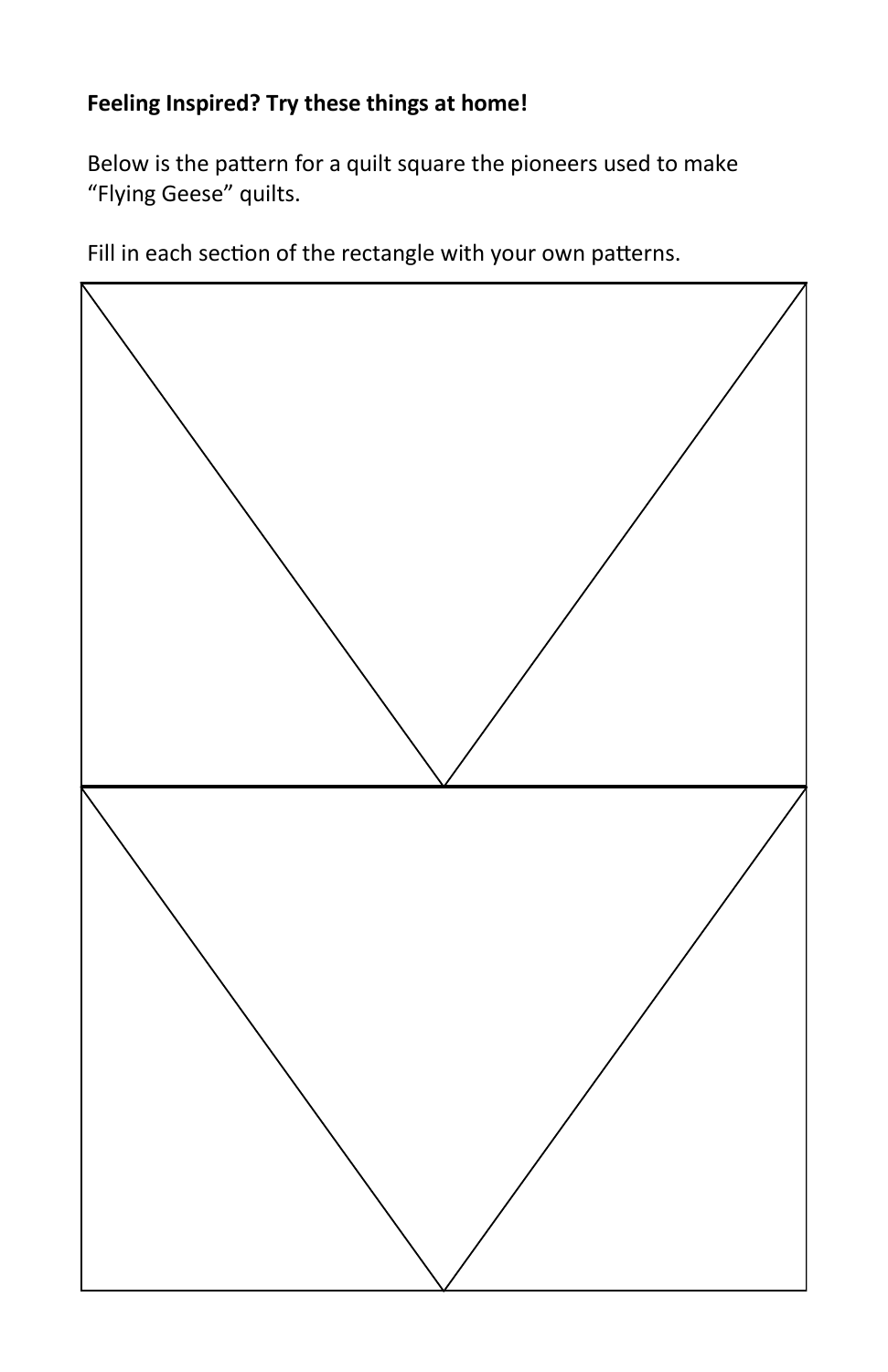**Fill in the drawing of** *Serpent Mound* **with different patterns.**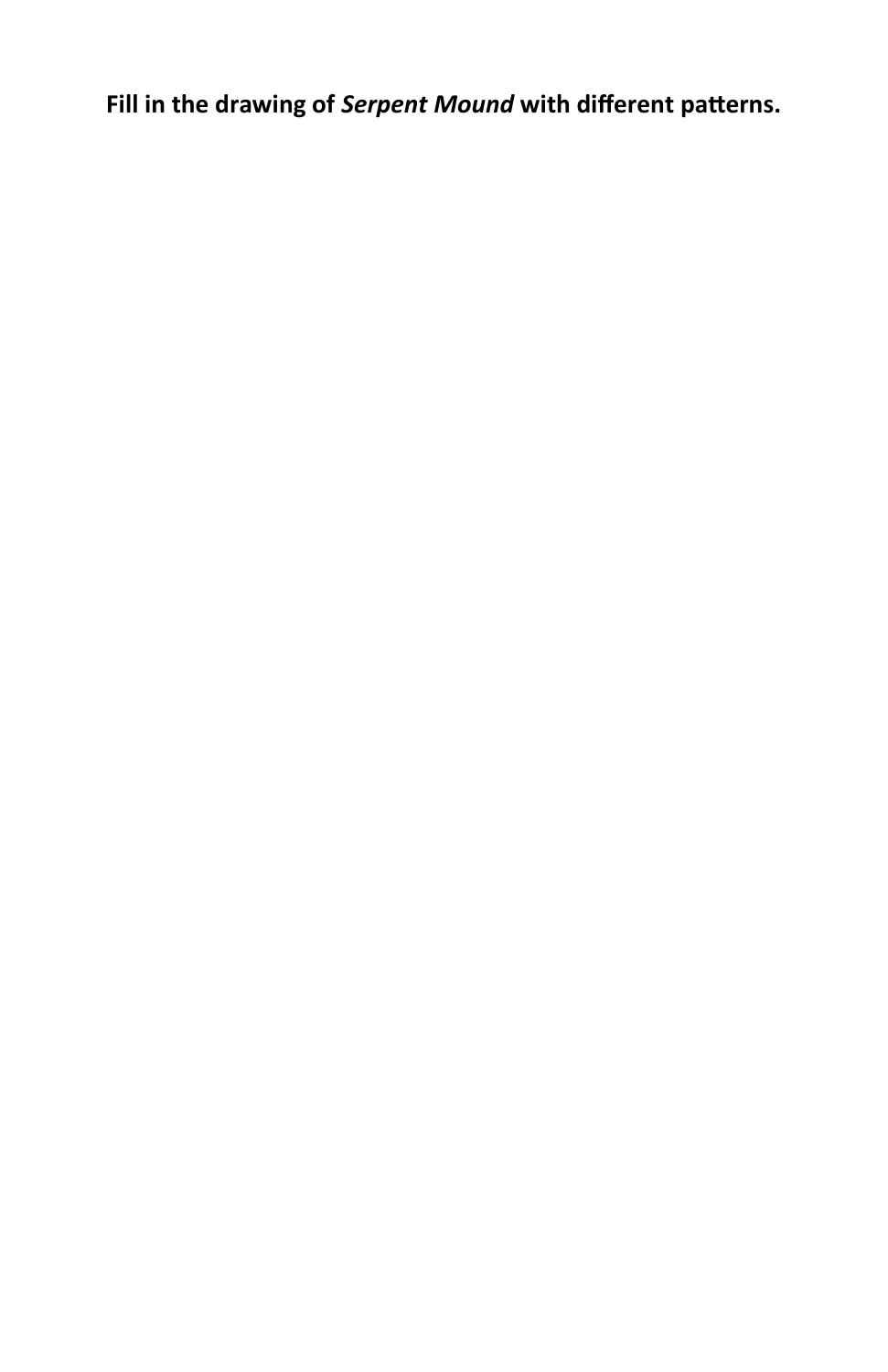### **Texture and Pattern Word Search**

| f |     |  |  |  | y o y s h a r p d w t y s j   |  |  |   |              |  |
|---|-----|--|--|--|-------------------------------|--|--|---|--------------|--|
| f |     |  |  |  | amrhzqurhsqcz                 |  |  |   | $\mathsf{C}$ |  |
| i |     |  |  |  | rteddfasilrgq                 |  |  |   | $\perp$      |  |
| t |     |  |  |  | w s b a p h t t e a c o p p   |  |  |   |              |  |
|   |     |  |  |  | s f c b y s i r e t r f j z e |  |  |   |              |  |
| n |     |  |  |  | l u u g c a s c o a r s e p   |  |  |   |              |  |
|   | x u |  |  |  | l r k o d h h y l l x o a     |  |  |   |              |  |
| h |     |  |  |  | f p y s u y b r a g n w o h   |  |  |   |              |  |
|   |     |  |  |  | d f t n r e t t a p g n d k s |  |  |   |              |  |
|   |     |  |  |  | f y u p h y r s o f t g o r p |  |  |   |              |  |
| u |     |  |  |  | wrfpglutonfyp                 |  |  |   | - y          |  |
|   |     |  |  |  | reemliuhtoomsas               |  |  |   |              |  |
| r |     |  |  |  | tuumazofxypm                  |  |  | u | $\perp$      |  |
|   |     |  |  |  | y b y y h w k t r t e u t b j |  |  |   |              |  |
|   |     |  |  |  | x d j k w a k y m i w t r p p |  |  |   |              |  |

| artist | pattern   | smooth  |
|--------|-----------|---------|
| bumpy  | rough     | soft    |
| coarse | rubbery   | spongy  |
| dry    | scratchy  | sticky  |
| flaky  | sculpture | stiff   |
| fluffy | shaggy    | texture |
| furry  | shape     | wet     |
| hard   | sharp     |         |
| lumpy  | slimy     |         |
|        |           |         |